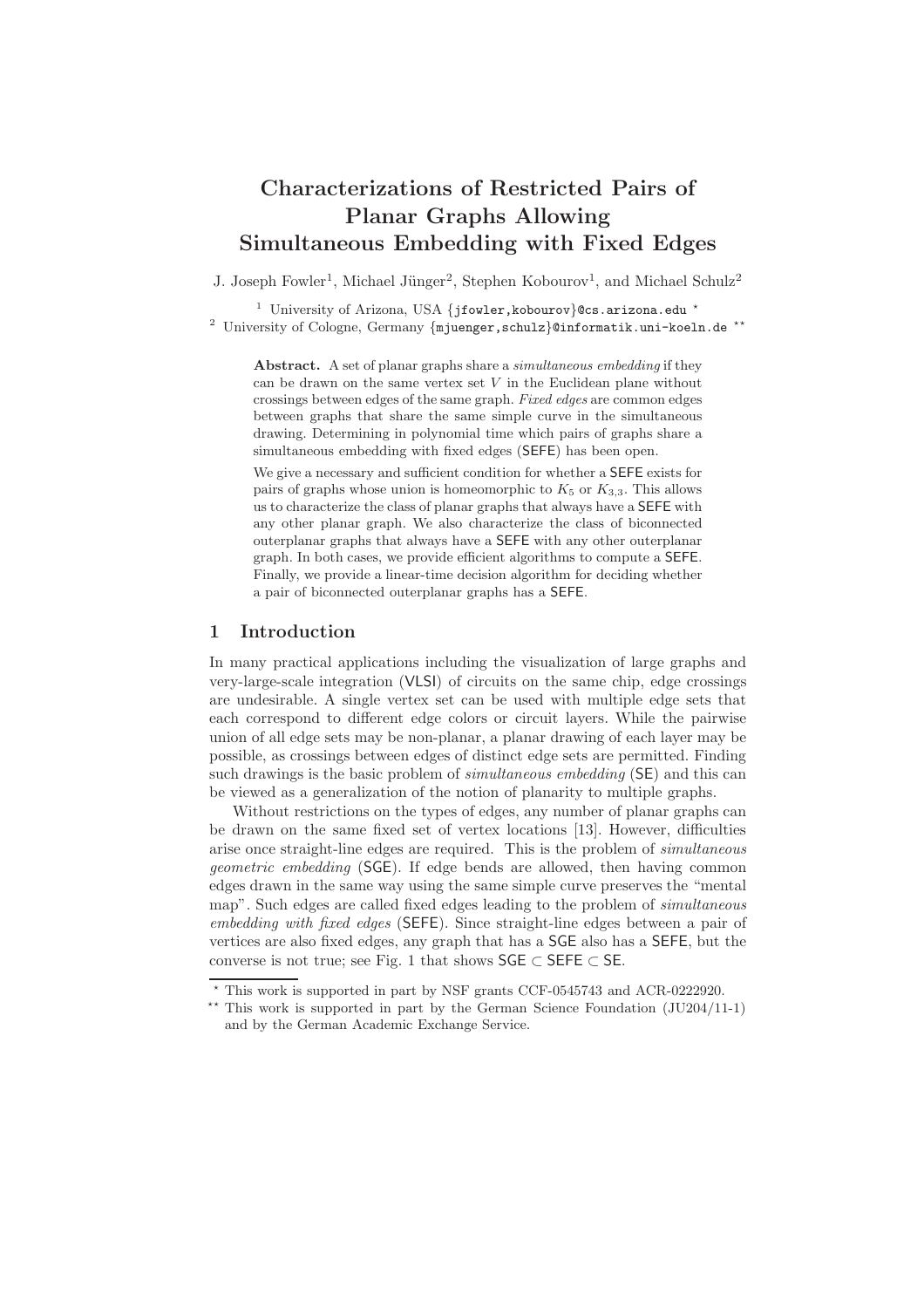

Fig. 1. The path and planar graph in (a) do not have a SGE with straight-line edges [2], but have a SEFE in (b). The two outerplanar graphs in (c) do not have a SEFE, but have a SE in (d) if the edge  $(b, e)$  is not fixed.

Deciding whether two graphs have a SGE is NP-hard [6], while deciding whether three graphs have a SEFE is NP-complete [9]. However, deciding whether two graphs have a SEFE in polynomial-time remains open. We give a necessary condition in terms of forbidden minors for when pairs of graphs can have a SEFE. This leads to a polynomial-time decision algorithm in the restricted case of pairs of biconnected outerplanar graphs. We also characterize the class of biconnected outerplanar graphs that always have a SEFE with any other outerplanar graph. Finally, we characterize the graphs that always have a SEFE with any planar graph and compute a SEFE when possible.

## 1.1 Related Work

Any number of stars, two caterpillars (trees whose removal of all leaves gives a path) and two cycles always have a SGE, whereas three paths and two trees may not [2, 10]. Which graphs always have a SGE with a path, a caterpillar, a tree, or a cycle remains unknown. For the case of SEFE, a planar graph and a tree always have a SEFE, whereas two outerplanar graphs do not [8]. This shows that the topological problem of SEFE is less restricted than the geometric problem of SGE. Note that this is unlike standard planarity where the sets of topological and geometric planar graphs are identical [5]. Planar graphs are characterized in terms of the forbidden graphs,  $K_5$  and  $K_{3,3}$ , which form two minimum examples of non-planarity [12, 14]. No similar characterization for SEFE in terms forbidden pairs has been given until now, even for restricted pairs of planar graphs.

#### 1.2 Our Contribution

- 1. We show there exist three paths without a SEFE. We provide a necessary and sufficient condition in terms of 17 minimal forbidden pairs for when a pair of graphs whose union forms a subdivided  $K_5$  or  $K_{3,3}$  has a SEFE.
- 2. Using this condition, we characterize the class of planar graphs that have a SEFE with any planar graph to be the set of (i) forests, (ii) circular caterpillars, (iii)  $K_4$ , and (iv) subgraphs of  $K_3$ -multiedges; see Fig. 2(a)–(d). We efficiently compute a SEFE in each case. We show that any other graph not in this class contains a subgraph homeomorphic to a cycle and a disjoint edge. We provide a similar characterization for the class of biconnected outerplanar graphs that always share a SEFE with any outerplanar graph; see Fig. 2(e). Table 1 summarizes our results.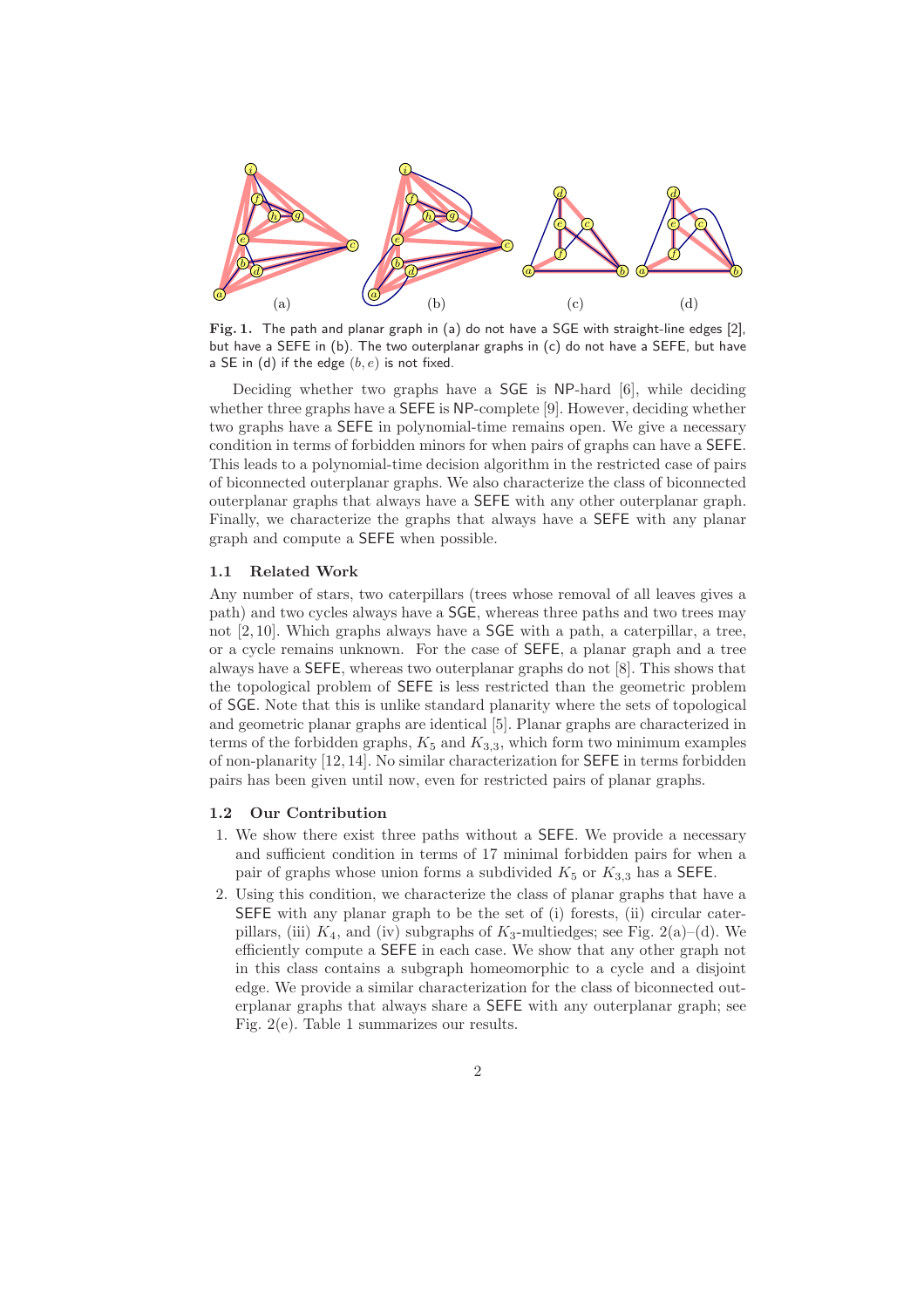

Fig. 2. Forests in (a), circular caterpillars (removal of all degree-1 vertices yields a cycle) in (b),  $K_4$  in (c) and subgraphs of  $K_3$ -multiedges (an edge with any number of incident edges) in (d) have a SEFE with any planar graph.  $K_3$ -cycles (n-cycles with chords that form 3-cycles with the  $n$ -cycles) as in (e) have a SEFE with any outerplanar graph.

3. We determine which pairs of biconnected outerplanar graphs can have a SEFE using a forbidden outerplanar pair. This leads to a linear-time decision algorithm for this restricted case.

#### 1.3 Preliminaries

Let P be a set of n distinct points in the plane  $\mathbb{R}^2$ . A planar drawing of  $G(V, E)$ with  $|V| = n$  on P consists of a bijection  $\sigma : V \to P$  with a simple curve for each edge  $(u, v) \in E$  drawn in the plane  $\mathbb{R}^2$  connecting the points  $\sigma(u)$  and  $\sigma(v)$ with curves that only intersect at endpoints. Let  $\mathcal{G} = \{G_1(V, E_1), G_2(V, E_2), \ldots\}$  $G_k(V, E_k)$ . G has a simultaneous embedding (SE) if there exist planar drawings of  $G_i(V, E_i)$  with the same bijection  $\sigma: V \to P$ . If each edge is a straightline segment, then  $\mathcal G$  has a *simultaneous geometric embedding* (SGE). If every common edge in  $\mathcal G$  connecting a pair of vertices uses the same simple curve, then  $G$  has a simultaneous embedding with fixed edges (SEFE).

In a graph  $G(V, E)$ , subdividing an edge  $(u, v) \in E$  replaces edge  $(u, v)$  with the pair of edges  $(u, w)$  and  $(w, v)$  in E by adding w to V. A subdivision of G is obtained through a series of edge subdivisions. Contraction of edge  $(u, v)$ replaces the vertices  $u$  and  $v$  with the vertex  $w$  that is adjacent to all the vertices that were adjacent to either u or v. A minor H of G is obtained through a series of edge contractions and edge deletions. A graph  $G(V, E)$  is *isomorphic* to a graph  $\tilde{G}(\tilde{V}, \tilde{E})$  if there exists a bijection  $f : V \to \tilde{V}$  such that  $(u, v) \in E$  if and only if  $(f(u), f(v)) \in \tilde{E}$ . A graph  $G(V, E)$  is homeomorphic to a graph  $\tilde{G}(\tilde{V}, \tilde{E})$ if the subdivisions of G and  $\tilde{G}$  are isomorphic.

|             | <b>SGE</b> |      | <b>SEFE</b> |             |       |                                     |                |
|-------------|------------|------|-------------|-------------|-------|-------------------------------------|----------------|
|             | Path       | Tree | Forest      | Circular    | $K_4$ | $K_{3}$ -                           | $K_{3}$ -      |
|             |            |      |             | caterpillar |       | $\operatorname{multiedge}\nolimits$ | cycle          |
| Path        | $^{[2]}$   |      | 8           |             | 8     |                                     | $8^{\circ}$    |
| Caterpillar | $^{[2]}$   |      |             |             | 8     |                                     | 8              |
| Tree        | っ          | 10   |             |             | 8     |                                     | 8 <sup>1</sup> |
| Outerplanar | 9          | 10   |             |             |       |                                     |                |
| Planar      | '2         |      |             |             |       |                                     |                |

Table 1. Old and new results for SGE and SEFE pairs. The shaded pairs are new.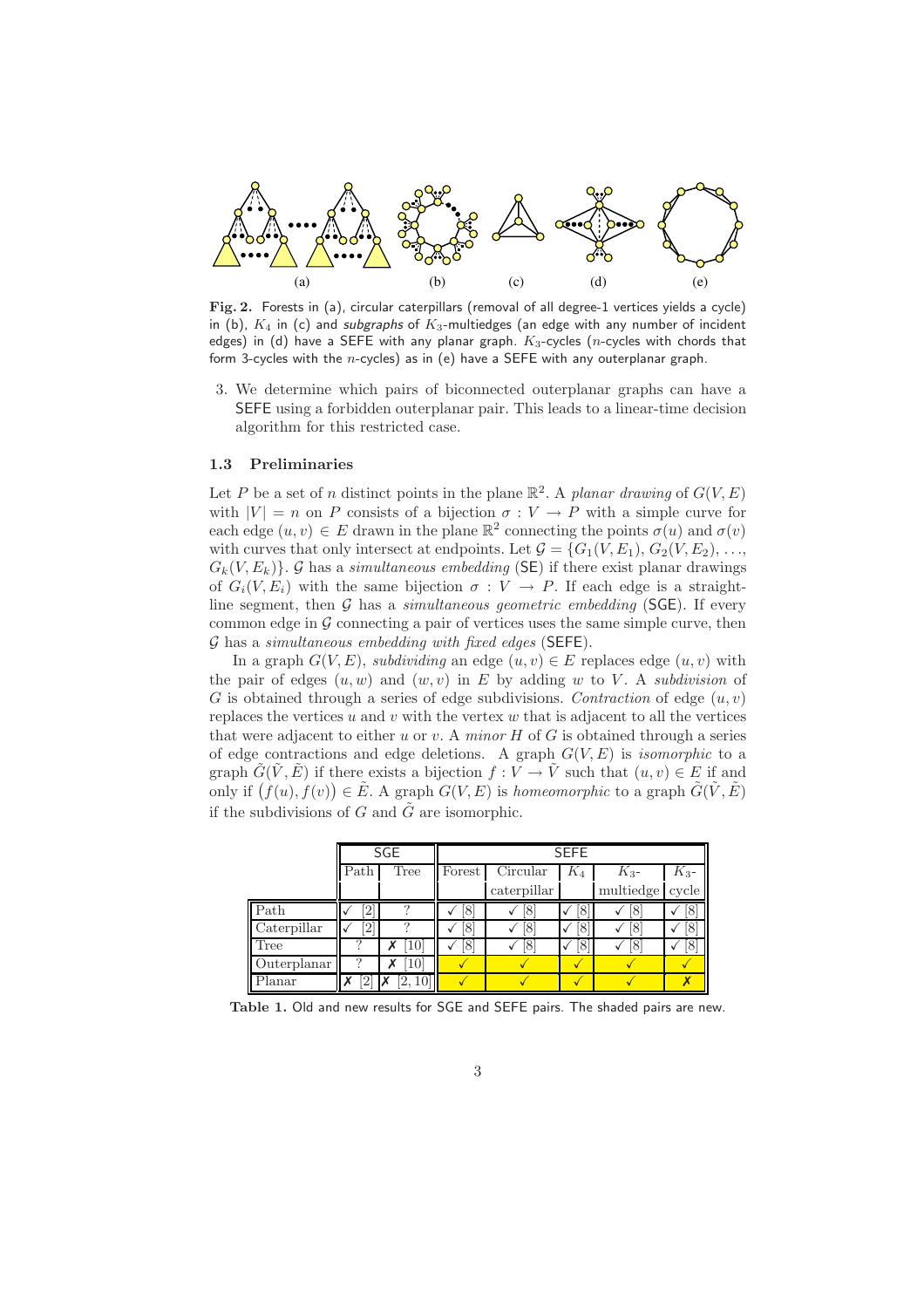## 2 Forbidden Simultaneous Embeddings with Fixed Edges

We begin with Kuratowski's and Wagner's planar graph theorems [12, 14].

Theorem 1 (Kuratowski, Wagner) A graph is non-planar if and only if it has a subgraph homeomorphic to  $K_5$  or  $K_{3,3}$  or has  $K_5$  or  $K_{3,3}$  as a minor.

## 2.1 Forbidden Triples of Paths and Cycles

Next we show that the triples without a SGE of three paths in [2] and three cycles in [1] extend to the case of SEFE.

**Theorem 2** There exist three paths on 9 vertices and three cycles on 6 vertices without a SEFE.

*Proof.* Consider the three paths  $g-d-h-c-e-a-f-b-i$ ,  $h-d-i-b-e-c-f-a-g$ , and  $i-d-g-a-e-b-f-c-h$  and the three cycles  $a-d-c-f-b-e-a$ ,  $a-e-c-d-b-f-a$ , and  $a-f-c-e-b-d-a$  shown in Fig. 3. In both cases, the union forms a subdivided  $K_{3,3}$  and any drawing must have a crossing by Theorem 1. Each edge in the union belongs to two paths (or two cycles). Such a crossing must be between two pairs of paths (or cycles). Since there are only three paths (or three cycles) and fixed edges are being used, one path (or cycle) must self-intersect. ⊓⊔

#### 2.2 Minimal Forbidden Pairs

Suppose a pair of graphs  $G_1(V, E_1)$  and  $G_2(V, E_2)$  does not have a SEFE as in Fig. 4(a). If deleting any edge from either graph allows a SEFE, then  $G_1$  and  $G_2$ are *edge minimal* as in Fig. 4(b). If a degree-2 vertex v (adjacent to u and w) in the union of  $G_1$  and  $G_2$  is not a degree-1 vertex in either  $G_1$  or  $G_2$ , then we can unsubdivide the vertex by deleting v and replacing edges  $(u, v)$  and  $(v, w)$ with the edge  $(u, w)$  in  $G_1$  and/or  $G_2$ . A pair of graphs for which this can no longer be done is vertex minimal as in Fig.  $4(c)$ . A minimal forbidden pair does not have a SEFE and is edge and vertex minimal.

We define the *union*  $G_1 \cup G_2$  and the *intersection*  $G_1 \cap G_2$  as having edge sets  $E_1 \cup E_2$  and  $E_1 \cap E_2$ , respectively; see Fig. 4(c)–(d). Suppose then that  $G_1 \cup G_2$  is homeomorphic to a graph G with no degree-2 vertices. Let  $u \leadsto v$ in  $G_1 \cup G_2$  be the path corresponding to the subdivided edge  $(u, v)$  in G. Path  $u \rightsquigarrow v$  is incident to  $x \rightsquigarrow y$  in  $G_1 \cup G_2$  if and only if  $(u, v)$  is incident to  $(x, y)$ in G. An *alternating edge* is a  $u \leftrightarrow v$  path in which the edges strictly alternate between being in either  $G_1$  or  $G_2$ ; see Fig. 4(e). An *exclusive edge* is a  $u \rightsquigarrow v$ path composed of the edge  $(u, v)$  that is only in  $G_1$  or  $G_2$ ; see Fig. 4(f)–(g), while an *inclusive edge* is composed of the fixed edge  $(u, v)$  in  $G_1 \cap G_2$ ; see Fig. 4(d).



Fig. 3. Two graph triples without a SEFE.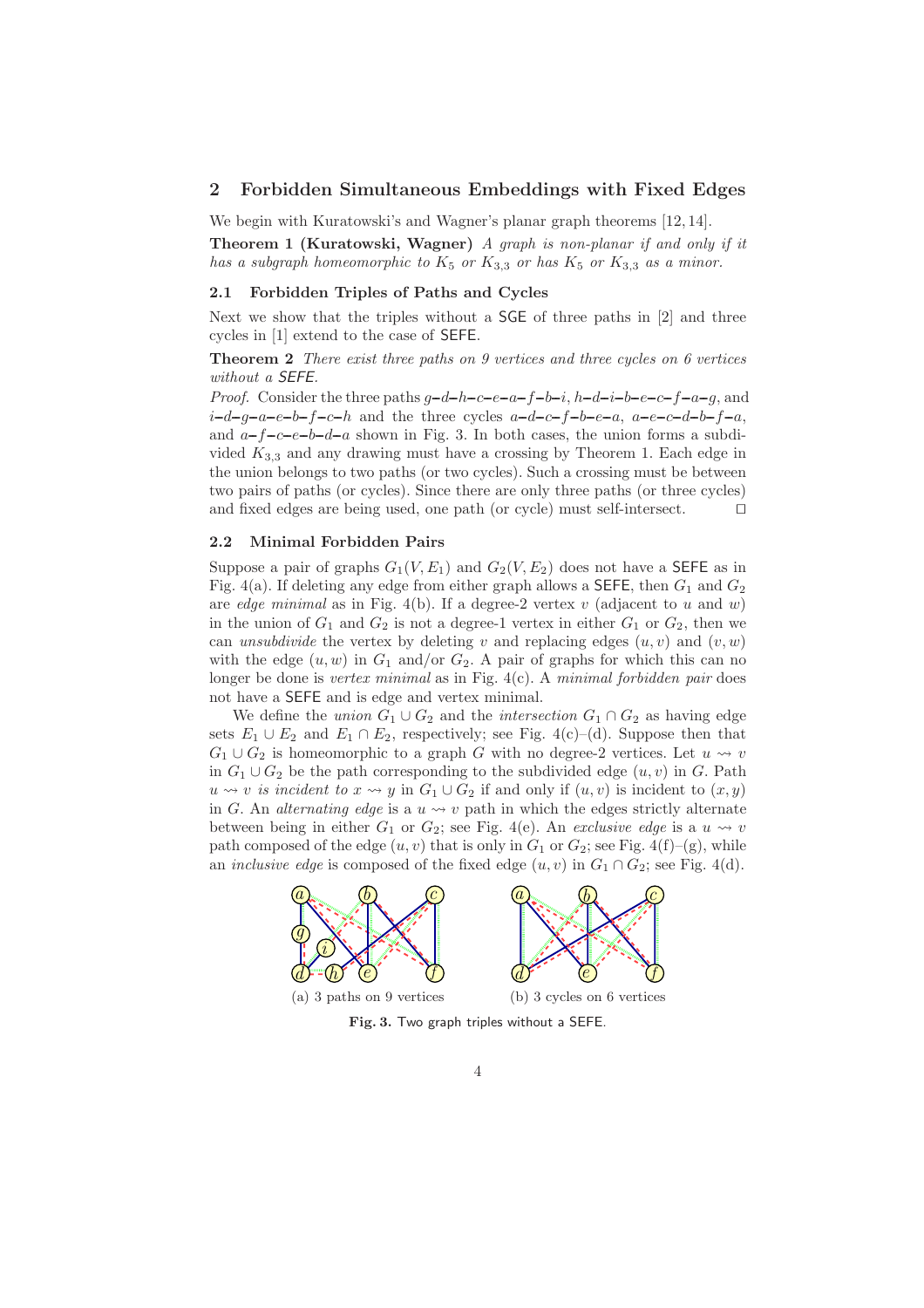

Fig. 4. Removing extraneous edges from (a) gives (b). Unsubdividing degree-2 vertices in (b) gives (c) that can be partitioned into the four subgraphs in  $(d)$ – $(g)$ .

**Lemma 3** Any pair of graphs  $G_1(V, E_1)$  and  $G_2(V, E_2)$  can be reduced to a pair in which every  $u \rightarrow v$  path is either an inclusive, exclusive, or alternating edge. *Proof.* We examine each  $u \rightsquigarrow v$  path p in  $G_1 \cup G_2$ . If path p is in  $G_1 \cap G_2$ , we replace p with a single inclusive edge  $(u, v)$  in both  $G_1$  and  $G_2$ . If p is in  $G_i$  but is missing edges in  $G_i$  for  $i \neq j$ , we replace it with the single exclusive edge  $(u, v)$ in  $G_i$ . If p is missing an edge from each graph, we make p into an alternating edge by deleting edges from  $p$  in either  $G_1$  or  $G_2$  until each edge along  $p$  is no longer in  $G_1 \cap G_2$ . Then we unsubdivide p until it is strictly alternating. We can always avoid crossings along edges of  $u \leftrightarrow v$  paths contained in  $G_1 \cap G_2$  reduced in this way. Hence, neither operation changes whether the pair has a SEFE. ⊓⊔

Suppose  $G_1$  and  $G_2$  are a *reduced pair*, which is a pair of graphs where all  $u \rightsquigarrow v$  paths have been reduced. The *alternating edge subgraph*,  $G_1 \oplus G_2$ , is the subgraph of  $G_1 \cup G_2$  consisting only of alternating edges. The *exclusive edge* subgraph of  $G_1, G_1 \setminus G_2$ , is the subgraph of  $G_1 \cup G_2$  consisting of exclusive edges from  $G_1$ , where  $G_2 \setminus G_1$  is defined analogously. Hence, edges of  $G_1 \cup G_2$  are partitioned into  $G_1 \cap G_2$ ,  $G_1 \,\,\forall G_2$ ,  $G_1 \setminus G_2$ , and  $G_2 \setminus G_1$ ; see Fig. 4(d)–(g). Next we see why we only need to consider crossings between non-incident edges.

Observation 4 Crossings between incident edges in a non-planar drawing can be removed without affecting the number of crossings of non-incident edges.

This can be done by swapping the simple curves from the incident vertex to the first intersection point  $p$ . Separating the curves at  $p$  by a small distance eliminates the crossing without affecting the rest of the drawing. Repeating this process removes all crossings of incident edges. Hence, we only need to consider crossings of non-incident edges in a simultaneous drawing with fixed edges. Removing an edge from either  $K_5$  or  $K_{3,3}$  of Theorem 1, allows a planar embedding. Only one crossing needs to be introduced when replacing the edge, since there is at most one edge separating any pair of faces in the embedding. This fact along with Observation 4 gives the next corollary.

Corollary 5 (a) Every drawing of  $K_5$  or  $K_{3,3}$  has a crossing between nonincident edges. (b)  $K_5$  or  $K_{3,3}$  can be drawn with only one crossing between any pair of non-incident edges.

We use this corollary to produce a sufficient condition for SEFE.

**Lemma 6** Suppose the union  $G_1 \cup G_2$  of a reduced pair  $(G_1, G_2)$  is homeomorphic to K<sub>5</sub> or K<sub>3,3</sub>. Let  $u \rightsquigarrow v$  and  $x \rightsquigarrow y$  be non-incident paths in  $G_1 \cup G_2$  but not in  $G_1 \cap G_2$ . If either path belongs to  $G_1 \uplus G_2$  or one belongs to  $G_1 \setminus G_2$  and the other belongs to  $G_2 \setminus G_1$ , then  $G_1$  and  $G_2$  have a **SEFE**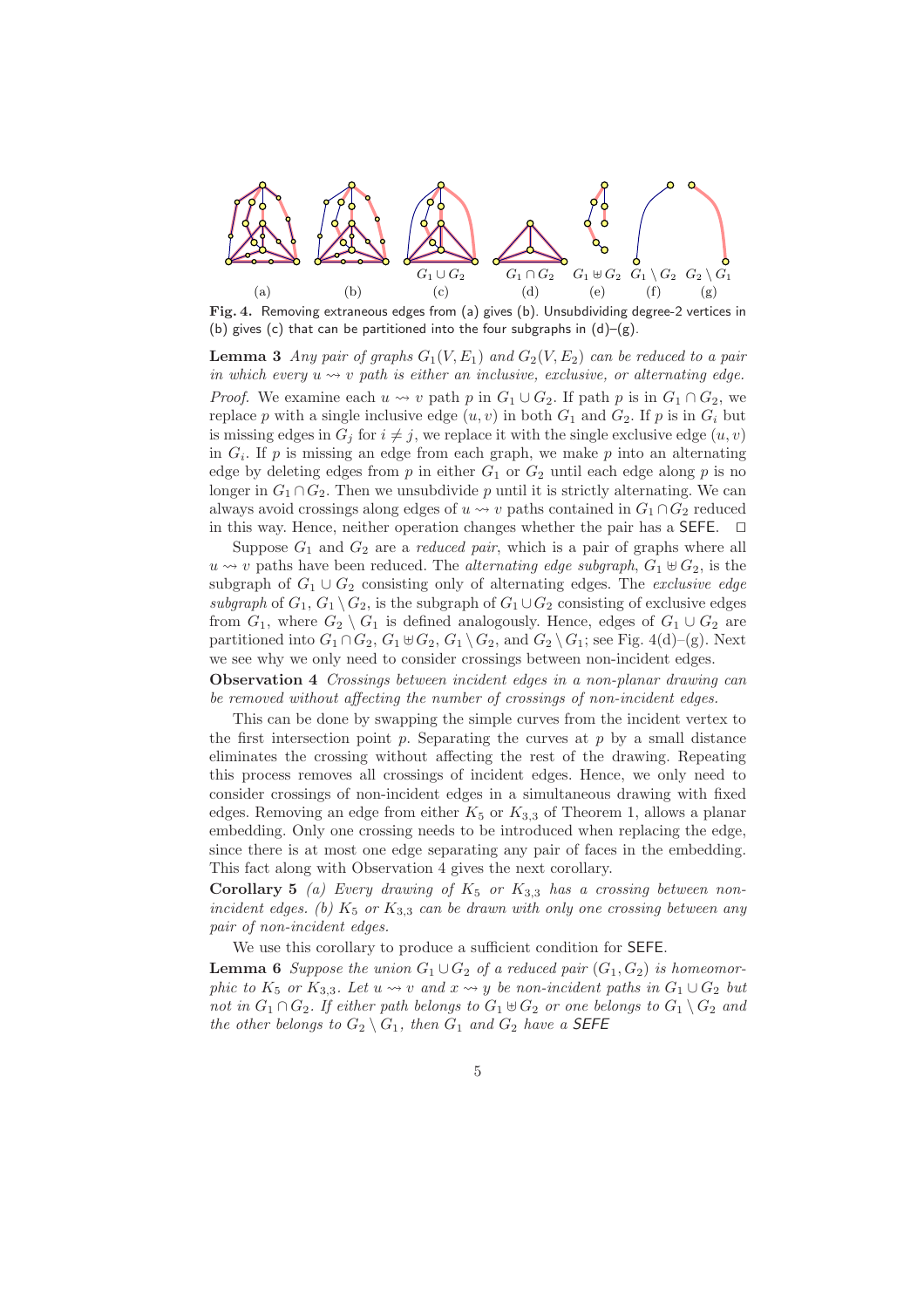*Proof.* By Corollary 5(b), a  $K_5$  or a  $K_{3,3}$  can always be drawn so that only  $(u, v)$ and  $(x, y)$  cross. Hence, there is a SEFE in which an alternating edge in  $G_1 \oplus G_2$ only crosses an edge in either  $G_1 \setminus G_2$  or  $G_2 \setminus G_1$ . Likewise, an edge in  $G_1 \setminus G_2$ can cross any non-incident edge in  $G_2 \setminus G_1$ . □

With Lemma 6 we determine when a  $K_5$  or a  $K_{3,3}$  pair has a SEFE.

**Corollary 7** Suppose the union  $G_1 \cup G_2$  of a reduced pair  $(G_1, G_2)$  is homeomorphic to  $K_5$  or  $K_{3,3}$ . The pair  $(G_1, G_2)$  has no **SEFE** if and only if (i) every non-incident edge of an alternating edge in  $G_1 \oplus G_2$  is in  $G_1 \cap G_2$  and (ii) every non-incident edge of an exclusive edge in  $G_1 \setminus G_2$  is in  $G_1$ .

*Proof.* For necessity, suppose the pair  $(G_1, G_2)$  does not have a SEFE. Consider an  $x \rightsquigarrow y$  path in  $G_1 \cup G_2$  that is non-incident to an alternating edge  $u \rightsquigarrow v$  in  $G_1 \uplus G_2$  in which  $x \leadsto y$  is not in  $G_1 \cap G_2$ . By Lemma 6, the pair  $(G_1, G_2)$  would have a SEFE since  $u \rightsquigarrow v$  is in  $G_1 \oplus G_2$  and neither path is in  $G_1 \cap G_2$ . Next consider an  $x \rightsquigarrow y$  path in  $G_1 \cup G_2$  that is non-incident to an exclusive edge  $(u, v)$  in  $G_1 \setminus G_2$  in which  $x \leadsto y$  is not in  $G_1$ . By Lemma 6, the pair  $(G_1, G_2)$ again would have a SEFE since  $x \rightsquigarrow y$  either is in  $G_1 \uplus G_2$  or is in  $G_2 \setminus G_1$ .

For sufficiency, suppose conditions (i) and (ii) hold. Since the union forms a subdivided  $K_5$  or  $K_{3,3}$ , by Corollary 5(a) at least one pair of non-incident paths  $u \rightsquigarrow v$  and  $x \rightsquigarrow y$  cross. If either is in  $G_1 \cap G_2$ , then there must be a crossing in  $G_1$  or  $G_2$ . If either is in  $G_1 \uplus G_2$ , then by (i) the other would be in  $G_1 \cap G_2$ , again giving a crossing in  $G_1$  or  $G_2$ . If both are in  $G_i \setminus G_j$  for  $i \neq j$ , then there is a crossing in  $G_i$ . Finally, (ii) prevents one edge being in  $G_1 \setminus G_2$  and the other edge being in  $G_2 \setminus G_1$ . Hence,  $G_1$  and  $G_2$  do not have a SEFE. □

Theorem 8 There are 17 minimal forbidden pairs with a union homeomorphic to  $K_5$  or  $K_{3,3}$ .

*Proof.* Let  $G_{i,j}$  denote the 17 pairs of graphs for  $i \in \{1, \ldots, 17\}$  and  $j \in \{1, 2\}$  in Figs. 5 and 6. One can verify that all the non-incident edges of any alternating edge are in the intersection and every edge non-incident to an exclusive edge of  $G_{i,1}$  is also in  $G_{i,1}$ . This satisfies Corollary 7 implying that none of these pairs has a SEFE. Removing any edge means either (i) the union no longer forms a  $K_5$ 



Fig. 5. Eleven  $K_5$  minimal forbidden pairs.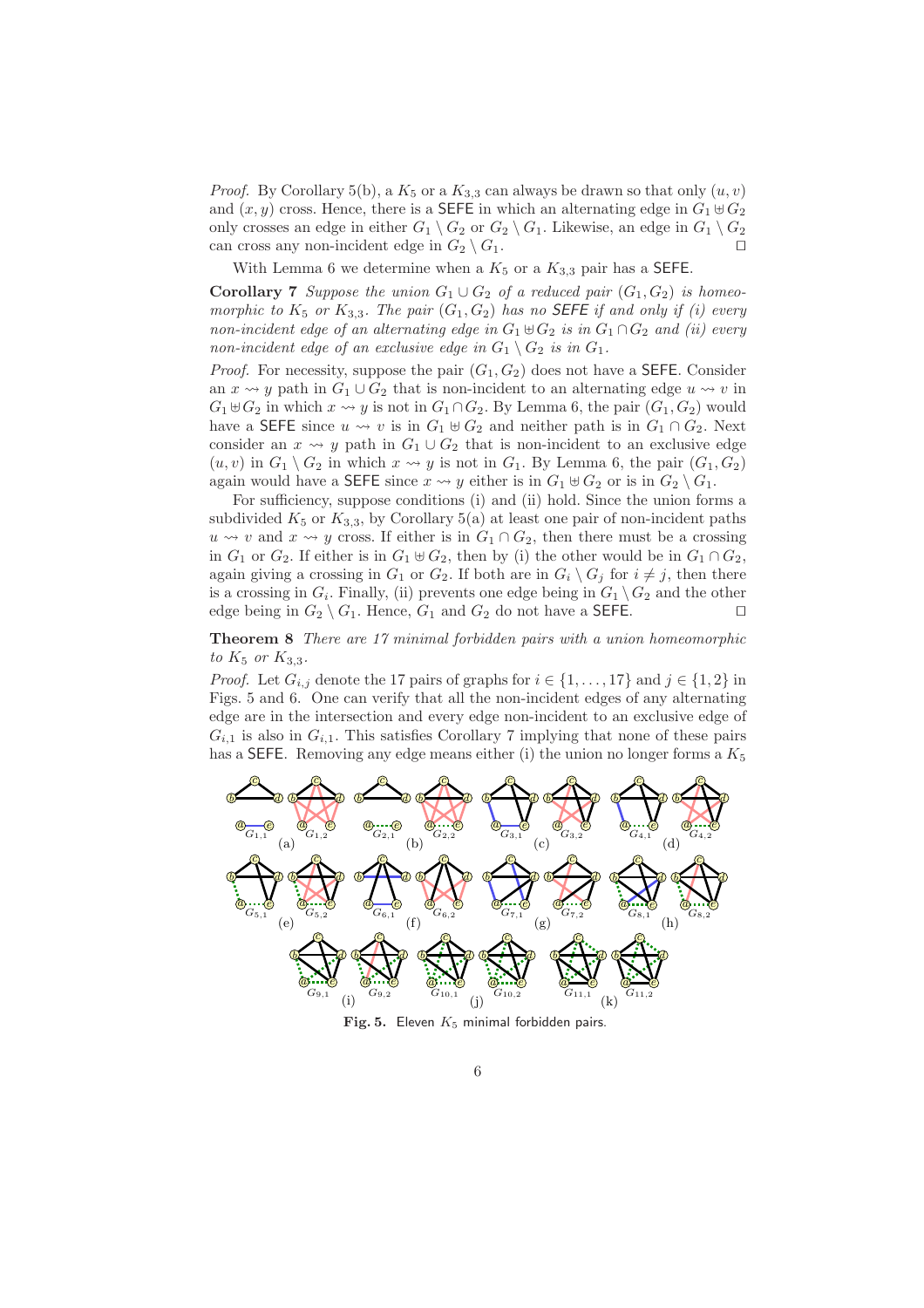

Fig. 6. Six  $K_{3,3}$  minimal forbidden pairs.

or a  $K_{3,3}$  or (ii) the intersection does not contain all the non-incident edges of  $G_{i,1} \,\,\forall\, G_{i,2}$  or of  $G_{i,1} \setminus G_{i,2}$  (other than those already in  $G_{i,1}$ ) so that Corollary 7 is no longer satisfied. This implies that all 17 forbidden pairs are minimal.

We next show that our 17 pairs are the only minimal forbidden pairs homeomorphic to  $K_5$  or  $K_{3,3}$ . Assume w.l.o.g.  $(G_1, G_2)$  is a reduced minimal forbidden pair whose union forms a  $K_5$  or a  $K_{3,3}$  where  $G_2$  has at least as many edges as  $G_1$ . We consider all the possibilities for edges to be in  $G_1 \setminus G_2$  or  $G_1 \uplus G_2$ .

Pairs  $(G_{1,1}, G_{1,2}), (G_{2,1}, G_{2,2}), (G_{12,1}, G_{12,2}),$  and  $(G_{13,1}, G_{13,2})$  are the only possibilities in which there is one exclusive edge in  $G_1$  or one alternating edge in  $G_1 \uplus G_2$ . Two non-incident alternating edges would violate Corollary 7. The other case of two non-incident edges that are exclusive in  $G_1$  is given by pairs  $(G_{6,1}, G_{6,2})$  and  $(G_{14,1}, G_{14,2})$ . Three non-incident edges are only possible in a  $K_{3,3}$ , but adding all of their non-incident edges implies that  $G_1$  is a  $K_{3,3}$ .

For the case of  $G_1 \cup G_2$  homeomorphic to  $K_5$ , the pairs  $(G_{3,1}, G_{3,2}), (G_{4,1}, G_{4,2}),$ and  $(G_{5,1}, G_{5,2})$  give the three possibilities of two incident edges that are exclusive and/or alternating. Two incident exclusive edges with a third exclusive or alternating edge cannot happen since  $G_{3,1}$  has seven edges with two incident exclusive edges. Adding another exclusive or alternating edge along with its non-incident edge would imply that  $|G_2 \setminus G_1| = |G_1 \cup G_2| - |G_1| - |G_1 \setminus G_2| = 10 - 7 - 2 = 1$ . This contradicts our assumption of  $G_2$  having at least as many edges as  $G_1$ .

Two non-incident exclusive edges with a third incident alternating edge is given by the pair  $(G_{7,1}, G_{7,2})$ . Two or three alternating edges that are all incident with another exclusive or alternating edge are given by the pairs  $(G_{8,1}, G_{8,2}),$  $(G_{9,1}, G_{9,2})$  and  $(G_{10,1}, G_{10,2})$ , respectively. The last possibility of three alternating edges that are only pairwise incident is given by pair  $(G_{11,1}, G_{11,2})$  in which all the non-incident edges of each alternating edge is in the intersection.

For the case of  $G_1 \cup G_2$  homeomorphic to  $K_{3,3}$ , if there are two incident exclusive and/or alternating edges, then the third incident  $u \rightsquigarrow v$  edge in the union is the only edge that can be in  $G_2 \setminus G_1$ . This is because edges non-incident to  $u \rightsquigarrow v$  are also in  $G_1$  implying that  $G_2 \setminus G_1$  can only contain the edge  $(u, v)$ . Hence,  $|G_1 \setminus G_2|$  <  $|G_2 \setminus G_1|$  = 1. Pairs  $(G_{15,1}, G_{15,2})$  with one exclusive edge and one alternating edge and  $(G_{16,1}, G_{16,2})$  with two alternating edges are the only possibilities for two incident edges. However,  $u \leftrightarrow v$  could be an alternating edge. The pair  $G_{16,2}$  already has one exclusive edge with two incident alternating edges. This leaves three alternating edges that are all incident given by pair  $(G_{17,1}, G_{17,2})$  as the final possibility. □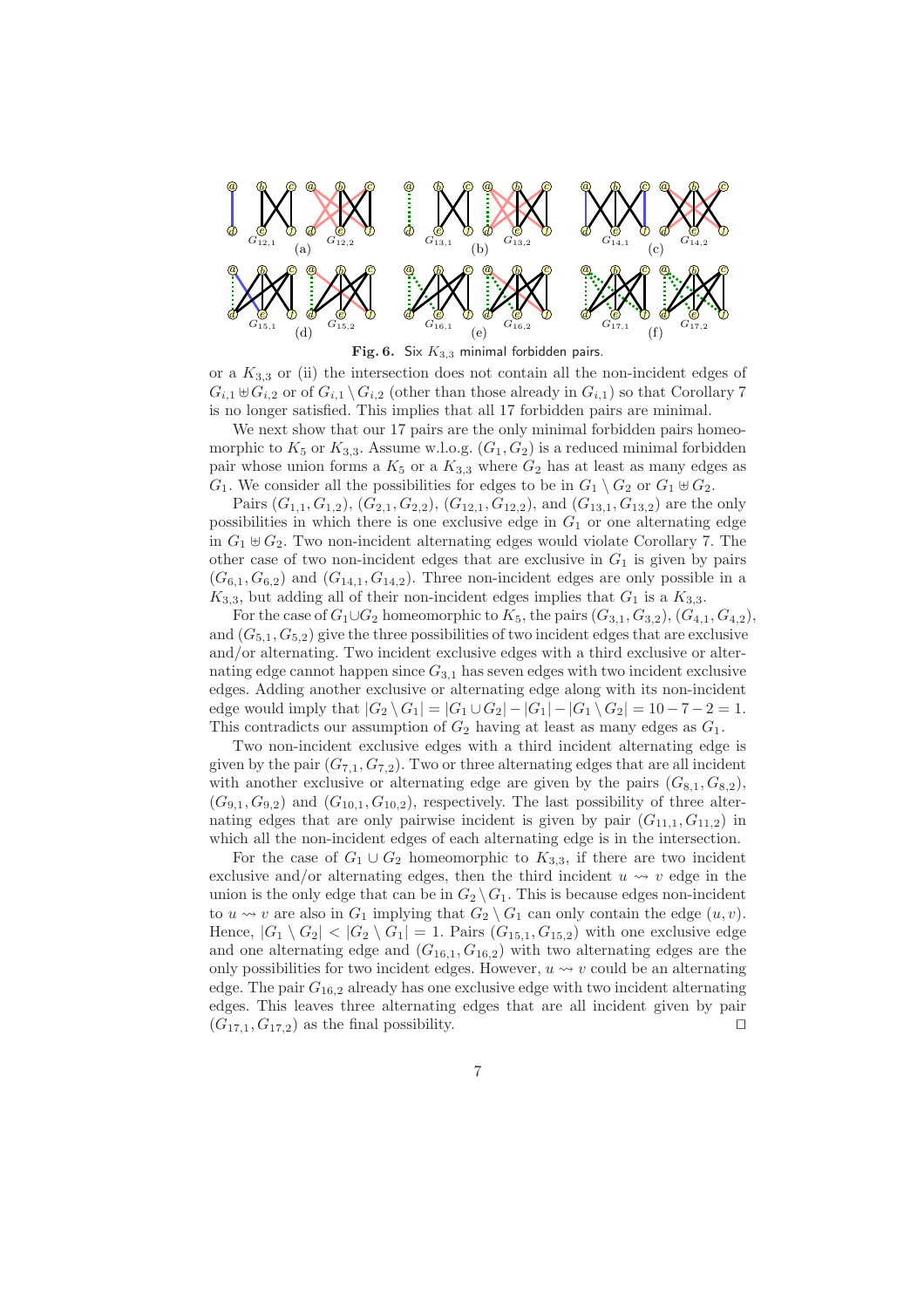

Fig. 7. The pair  $(G_{7,1}, G_{7,2})$  in (a) is a minor pair of the two forbidden pairs in (b) and (c), which have no SEFE, as well as the pair in (d), which has the given SEFE.

Unlike standard planar graphs in which the set of forbidden minors is identical to the set of forbidden subdivisions by Theorem 1, the same is not true for SEFE. Fig. 7 shows three pairs with the same minor pair  $(G_{7,1}, G_{7,2})$  in Fig. 7(a). Each pair is obtained by "uncontracting" vertex d to form the fixed edge  $(d_1, d_2)$ in Figs. 7(b)–(d). Fig. 7(b)–(c) are forbidden pairs, whereas, Fig. 7(d) is not.

Figs. 7(c)–(d) are examples in which a new fixed edge  $(a, d)$  is created from the exclusive edges  $(a, d_1)$  in  $G_1 \setminus G_2$  and  $(a, d_2)$  in  $G_2 \setminus G_1$  by contracting edge  $(d_1, d_2)$  to vertex d in Fig. 7(a). To avoid this, we define a fixed edge minor pair as a minor pair  $(H_1, H_2)$  of  $(G_1, G_2)$  that is obtained by only contracting edges in which no new fixed edges are created. Fig. 7(b) is an example in which Fig. 7(a) forms a fixed edge minor pair. This leads to the following corollary.

Corollary 9 Pair  $(G_1, G_2)$  has no SEFE if the pair has a fixed edge minor pair  $(H_1, H_2)$  isomorphic to one of the 17 minimal forbidden pairs of Theorem 8.

This forms a necessary condition for **SEFE**, but is insufficient since Fig.  $7(c)$ does not have a SEFE, nor does it have any of the 17 fixed edge minor pairs.

## 3 Characterizing SEFE with Planar Graphs

We next determine the graphs that *always* have a **SEFE** with *any* planar graph and produce simultaneous drawings. Let  $P$  be the set of planar graphs and  $P_{\text{SFFF}}$ be the subset of  $P$  containing forests, *circular caterpillars* (removal of all degree-1 vertices yields a cycle),  $K_4$ , and the subgraphs of  $K_3$ -multiedges (edge  $(x, y)$  with the incident edges  $(x, z)$  and/or  $(y, z)$  for each  $z \in V \setminus \{x, y\}$ .

**Lemma 10** G is in  $P_{\text{SEFE}}$  if and only if G does not contain a subgraph homeomorphic to a  $K_3$  and a disjoint edge.

*Proof.* First, we show necessity. Let  $G \in \mathcal{P}_{\mathsf{SEFE}}$  and let H be the graph consisting of a  $K_3$  and a disjoint edge. A forest has no cycles unlike H. While a circular caterpillar has a cycle, all the other edges are incident to the cycle. A  $K_4$  has four vertices while H has five. Finally, every subgraph of a  $K_3$ -multiedge with a cycle, either has a 3-cycle,  $x \rightsquigarrow y \rightsquigarrow z \rightsquigarrow x$ , or a 4-cycle,  $x \rightsquigarrow z_1 \rightsquigarrow y \rightsquigarrow z_2 \rightsquigarrow x$ , if there is no edge  $(x, y)$ . In either case, every other edge is part of the cycle or is incident to  $x$  or  $y$ 

Let  $\tilde{G} \in \mathcal{P} \setminus \mathcal{P}_{\mathsf{SEFE}}$ . Showing that  $\tilde{G}$  has a subgraph homeomorphic to H gives sufficiency. The graph  $\tilde{G}$  must have a cycle since otherwise it would be a forest. Let C be a cycle in  $\tilde{G}$  of maximum length, and let e be any edge in  $\tilde{G} \setminus C$ . Either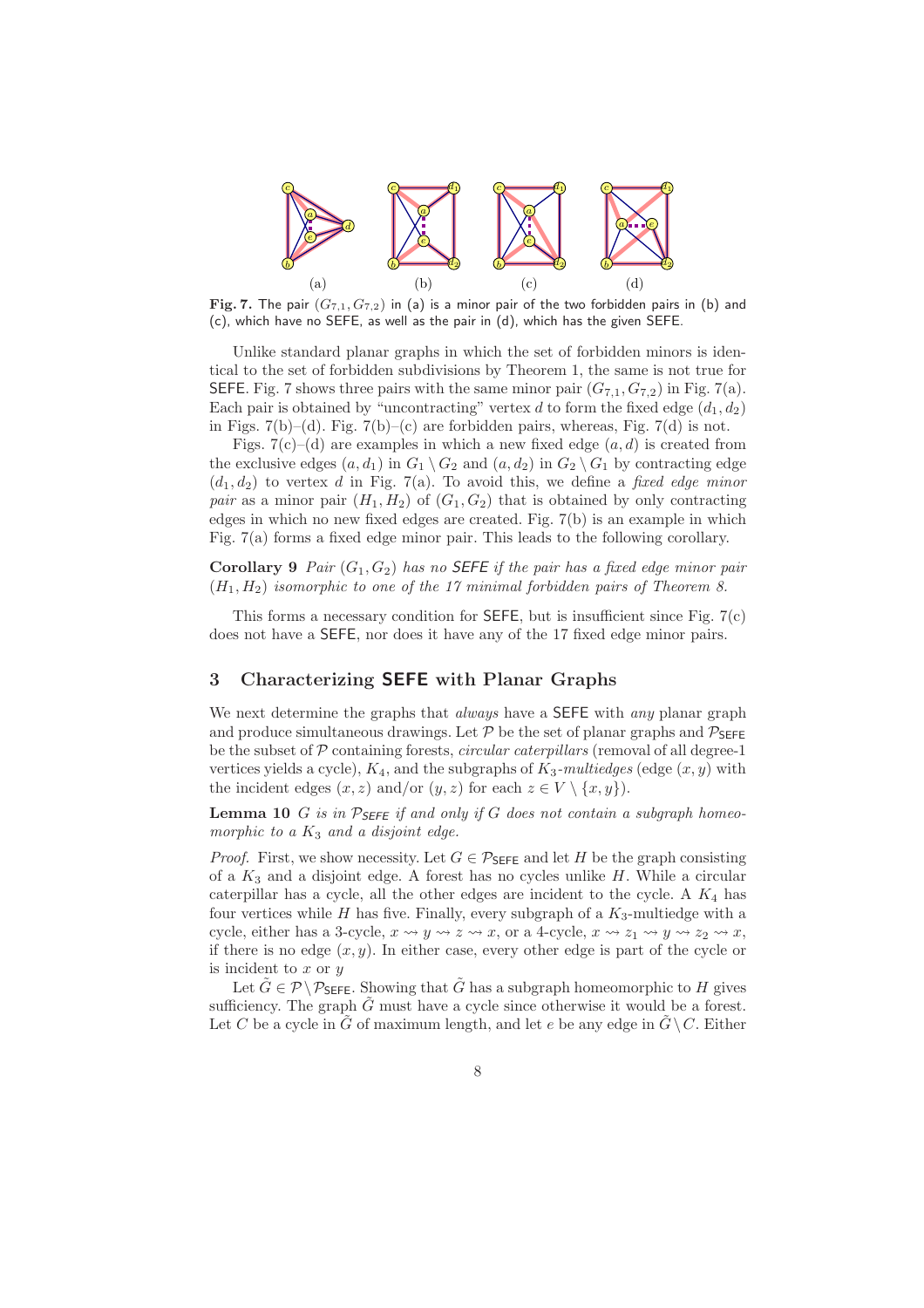the edge e is incident to C or the graph  $\tilde{G}$  contains a subgraph homeomorphic to H. If the edge e forms a chord of C where C is a k-cycle for some  $k > 4$ , then there is a cycle  $C'$  formed by a path in  $C$  and the edge  $e$ . Thus,  $C$  would have a non-incident edge from the cycle  $C'$  so that  $\tilde{G}$  would be homeomorphic to H.

Hence, all cycles in  $\tilde{G}$  are 3-cycles or 4-cycles. Suppose C is a 3-cycle with another cycle  $\check{C}'$  in  $\tilde{G}$ . Either  $\check{C}$  and  $C'$  share an edge giving a longer cycle (contradicting the maximality of  $C$ ) or  $C'$  has an edge non-incident to  $\tilde{C}$ . Hence, C must be a 4-cycle if  $\tilde{G}$  has multiple cycles. If two 4-cycles C and C' only share a vertex or a single edge, then  $C$  would have a non-incident edge in  $C'$ . Hence,  $C$  and  $C'$  must share two edges. If the two edges are non-incident, then  $C_1$  and  $C_2$  form a  $K_4$ . Thus,  $\tilde{G}$  either forms a  $K_4$  or all the 4-cycles share a common path consisting of the two incident edges  $(x, z)$  and  $(y, z)$ . Thus, all 3-cycles have the common edge  $(x, y)$  if it exists. Any non-cycle edge e must be incident to all the cycles implying that e is either  $(x, z)$  or  $(y, z)$  for some vertex z of degree 1. Thus, if  $\tilde{G}$  has multiple cycles but is not a  $K_4$ , then  $\tilde{G}$  is a subgraph of some  $K_3$ -multiedge. Finally, if C is the only cycle, then all the vertices not in C have degree 1 so that  $\tilde{G}$  is a circular caterpillar. □

Together Corollary 9 and Lemma 10 allow us to determine when a graph always has a SEFE with any planar graph with the following lemma:

#### **Lemma 11** A graph G has a **SEFE** with any planar graph if only if  $G \in \mathcal{P}_{\mathsf{SEFE}}$ .

*Proof.* We prove necessity by showing that each  $G_1 \in \mathcal{P} \setminus \mathcal{P}_{\mathsf{SEFE}}$  does not have a SEFE with every  $G_2 \in \mathcal{P}$ . In all the 17 pairs of Theorem 8, both graphs have a subgraph homeomorphic to  $G_{1,1}$  that is a  $K_3$  and a disjoint edge; see Fig. 5(a). By Lemma 10, we know that that  $G_1$  contains a subgraph homeomorphic to  $G_{1,1}$ . Thus,  $(G_1, G_2)$  cannot have a SEFE by Corollary 9 in which  $G_2$  contains a subgraph homeomorphic to  $G_{1,2} \in \mathcal{P}$ .

To show sufficiency, we must show that every graph in  $G \in \mathcal{P}_{\mathsf{SFFF}}$  has a SEFE. We do this by showing how to efficiently compute a SEFE for the class of graphs in  $P_{\text{SFFF}}$ . Frati [8] gave an algorithm that finds a SEFE for forests and planar graphs without explicitly bounding the number of bends per edge. Our algorithm computes a SEFE by drawing each edge with a modification of the optimal Euclidean shortest path algorithm that runs in  $O(n \log n)$  time [11]. The modification is to determine the shortest path among a set of line segments (that do not intersect except at endpoints) in the plane in which at least a distance (of arbitrarily small)  $\varepsilon$  is always left between the path and the endpoint of any segment. This can be done using Minkowski sums such that the minimum distance from each endpoint is  $2^{n/i} \varepsilon$  in step i for  $i \in [1..n]$ .

For each step i, a new bend  $b_{i,k}$  is either caused by an endpoint  $p_k$  of an edge or a bend  $b_{i,k}$  from a previous step  $2 \leq j \leq i$ . However, for each such bend  $b_{i,k}$ only at most two points in the set  $\{p_k, b_{2,k}, \ldots, b_{i-1,k}\}$  (the inner and outer ones) contribute—bends added more recently hide bends caused by the original point  $p_k$  in previous steps. Hence, each time we add edges, at most  $O(n)$  new bends are being introduced. Since the size of the vertex set grows by  $O(n)$  for each step, this gives an overall running time of  $\sum_{i=1}^{n} O(i \cdot n \log i \cdot n) = O(n^2 \log n)$ .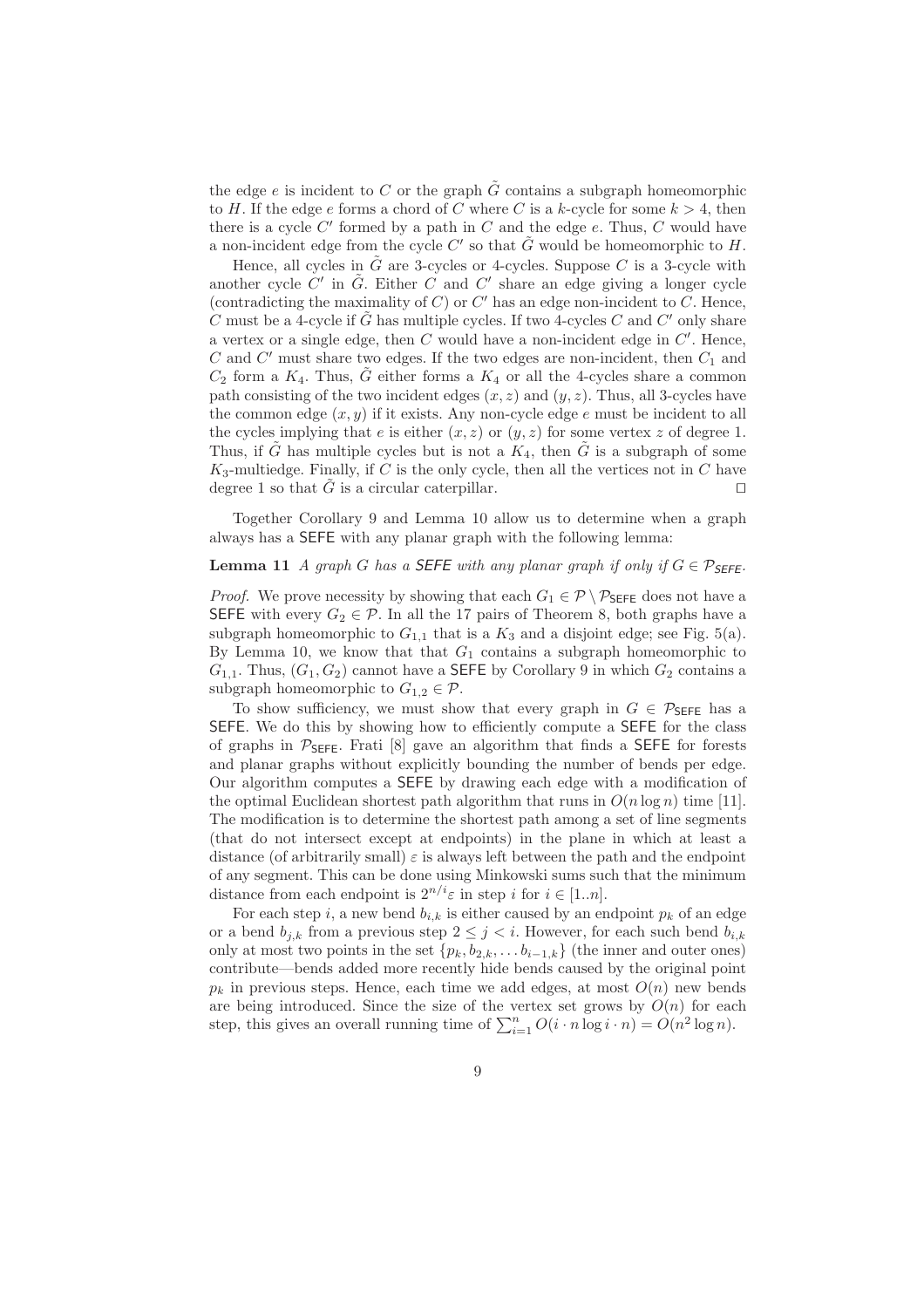Let  $G_1 \in \mathcal{P}_{\text{SEFE}}$  and  $G_2 \in \mathcal{P}$ . First, we draw  $G_2$  in  $O(n)$  time. We then find an embedding of  $G_2$  and draw  $G_2$  on an  $(n-2) \times (n-2)$  grid, both done in  $O(n)$ time [3, 5]. Some of the edges of  $G_1$  were drawn with  $G_2$ . We can ignore the edges in  $G_2 \backslash G_1$  as we draw the rest of  $G_1$ . For a forest or a circular caterpillar in which the cycle has not yet been drawn, there is a single face giving a shortest Euclidean path between any two vertices. For a circular caterpillar with the cycle already drawn, the remaining points either lie inside or outside of the cycle. All edges are incident to the cycle. Hence, a Euclidean path always exists from vertices of the cycle to vertices of degree 1. For a graph with multiple cycles, it is a  $K_4$  or a subgraph of a  $K_3$ -multiedge with a 4-cycle C that has two vertices x and y of degree greater than 2. We finish drawing  $C$ . For  $K_4$ , one chord is drawn inside of C, while the other chord is drawn outside of C. For a  $K_3$ -multiedge, any path from x to y is either the edge  $(x, y)$  or the path  $x \rightarrow x \rightarrow y$  from some degree-2 vertex z. The edge  $(x, y)$  can drawn inside of C to start. For the other paths, there must always exist Euclidean paths from  $x$  and  $y$  to the common vertex  $z$ that lies inside some cycle drawn so far. Any remaining edges must be incident to x or y in which a Euclidean path must also exist. □

Lemmas 10 and 11 together imply the following characterization:

Theorem 12 The following two statements are equivalent: A graph has a SEFE with any planar graph if only if

- $-$  it does not contain a subgraph homeomorphic to a  $K_3$  and a disjoint edge.
- $-$  it is either (i) a forest, (ii) a circular caterpillar, (iii) a  $K_4$ , or (iv) a subgraph of a  $K_3$ -multiedge.

# 4 Characterizing SEFE with Outerplanar Graphs

We next determine which biconnected outerplanar graphs *always* have a SEFE with any other outerplanar graph. A  $K_3$ -cycle is an n-cycle C with chords such that every chord forms a 3-cycle with edges from  $C$ ; see Fig. 2(e).

The following lemma provides an analogous result for biconnected outerplanar graphs with respect to the outerplanar graphs  $\mathcal O$  that Lemma 10 does for the planar graphs  $\mathcal{P}$ . The omitted proof can be found in [7]. The set  $\mathcal{O}_{\mathsf{SEFE}}$  of  $K_3$ -cycles is shown to be the set of biconnected outerplanar graphs that do not contain  $(G_{14,1}, G_{14,2})$  as a fixed edge minor pair. This is the only pair of Theorem 8 in which both graphs are biconnected and outerplanar. The graphs  $G_{14,1}$ and  $G_{14,2}$  are both isomorphic to a 6-cycle with a chord that forms two 4-cycles.

# **Lemma 13** G is in  $\mathcal{O}_{\mathsf{SFE}}$  if and only if G does not contain a subgraph homeomorphic to  $G_{14,1}$ .

The omitted proof of the following lemma also appears in [7]. The key idea is to use Euclidean shortest paths again to draw each edge that is not in the intersection. Special care is taken for pairs of edges  $(x, z)$  and  $(y, z)$  when the chord  $(x, y)$  is in the intersection. First, the edge  $(y, z)$  is routed to x and then both edges proceed within a small distance of each other from vertex  $z$ . Remaining chords can always be drawn inside the outerface of the  $K_3$ -cycle since each has a degree-2 vertex z on the outerface that is adjacent to both endpoints.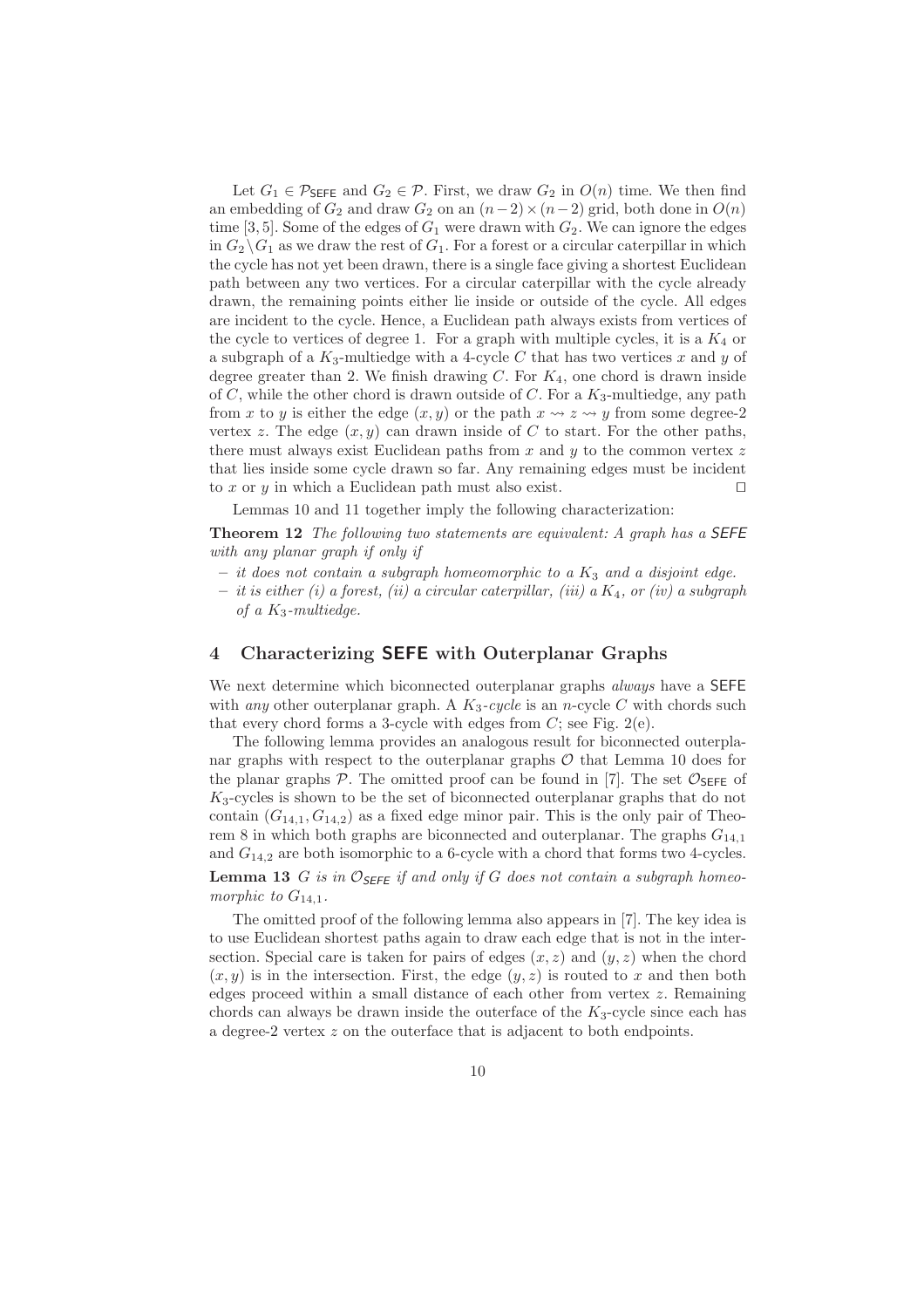

Fig. 8. Two biconnected outerplanar graphs with a common chord  $(a, m)$  do not have a SEFE in (a) given that  $(a, m)$  and its adjacent endpoints match the forbidden labeling of  $(G_{14,1}, G_{14,2})$ . The same pair in (b) has a SEFE since this is not the case.

Lemma 14 A biconnected outerplanar graph G has a SEFE with any outerplanar graph if only if  $G \in \mathcal{O}_{\mathsf{SEFE}}$ .

Lemmas 13 and 14 together give the following characterization:

Theorem 15 The following two statements are equivalent: A biconnected outerplanar graph has a SEFE with any outerplanar graph if only if

– it does not contain a subgraph homeomorphic to  $G_{14,1}$ .

 $-$  it is a  $K_3$ -cycle.

# 5 Deciding SEFE for Biconnected Outerplanar Graphs

Corollary 9 provided a necessary but insufficient condition for the SEFE of two planar graphs. However, for the restricted case of two biconnected outerplanar graphs, we can give a necessary and sufficient condition.

**Lemma 16** The biconnected outerplanar graph pair  $(G_1, G_2)$  has a **SEFE** if and only if  $G_1$  and  $G_2$  does not have the fixed edge minor pair  $(G_{14,1}, G_{14,2})$ .

The omitted proof found in [7] compares the labelings of the two outerfaces and the chords in the intersection to see if they match the forbidden labeling of the outerplanar graphs of  $(G_{14,1}, G_{14,2})$ ; see Fig. 8. If so, the pair does not have a SEFE. Otherwise, an algorithm that runs in  $O(n^2 \log n)$  time is given to produce a SEFE in which the cycles involving common chords in each graph are closed in such a way as to avoid any crossings.

**Theorem 17** Deciding whether a pair of biconnected outerplanar graphs  $(G_1, G_2)$ has a **SEFE** can be done in  $O(n)$  time.

The omitted proof found in [7] uses the conditions on the common chords in the intersection in the proof of Lemma 16. This condition can be checked in linear time, which yields a linear-time decision algorithm.

### 6 Conclusion

We gave a necessary condition for whether two graphs can have a SEFE in terms of 17 fixed edge minor pairs. This allowed us to characterize the graphs that always have a SEFE with any planar graph. We also characterized the class of biconnected outerplanar graphs that have a SEFE with any outerplanar graph.